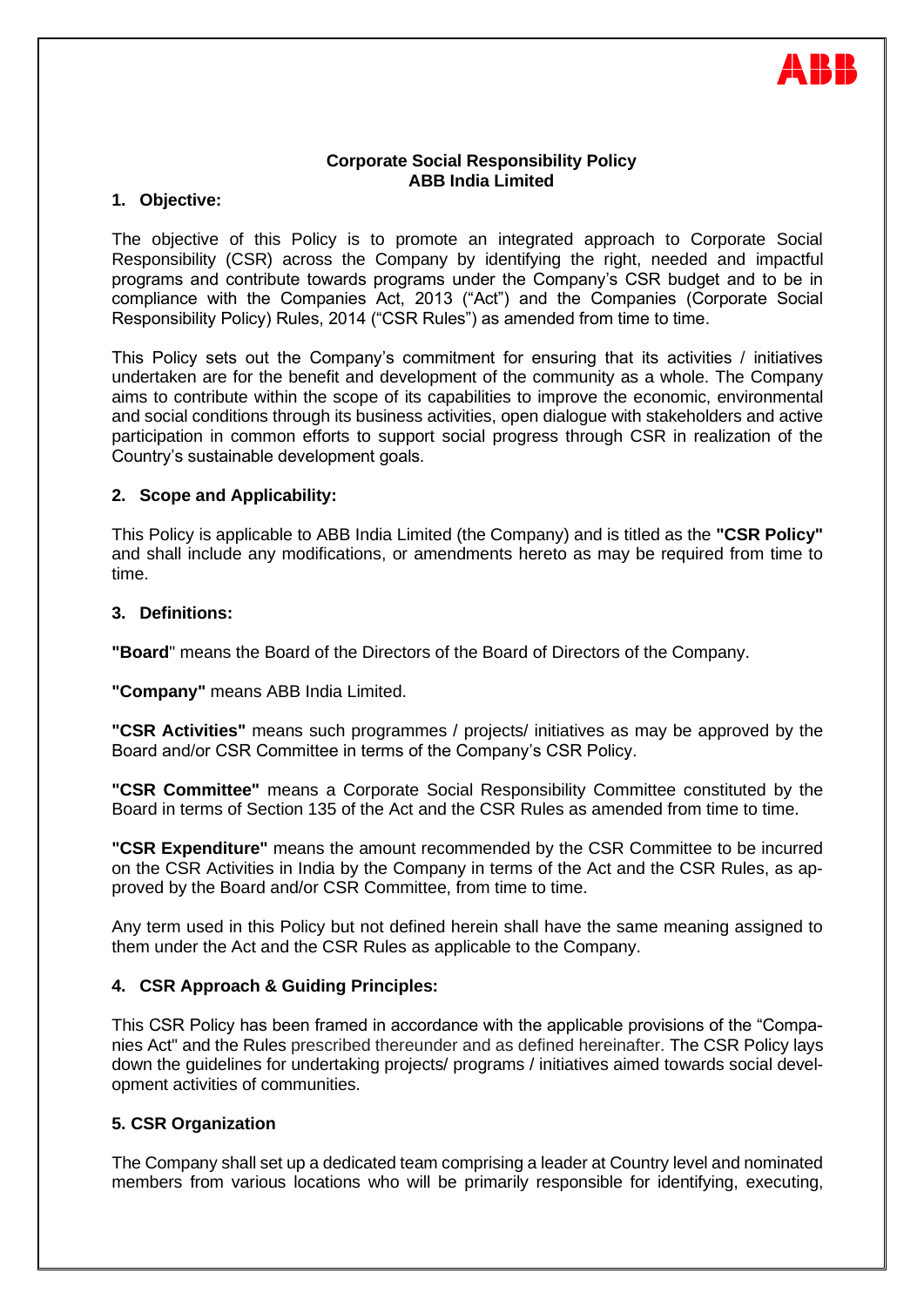monitoring the CSR activities as recommended by the CSR Committee and approved by the Board from time to time. The CSR Committee of the Company shall be responsible for formulating the CSR Policy and CSR Annual Action plan. The CSR Committee shall recommend all the proposals to the Board.

The CSR Committee shall also provide necessary guidance, directions to the team which will be implementing all the decisions of the CSR Committee/Board. The CSR Committee of the Company shall carry out all such functions as specified under the Act and CSR Rules from time to time.

## **6. Vision and Focus Areas:**

The Company views CSR Activities as a channel to further its cause for a better world by writing the future together with its multiple stakeholders. The Company is committed to sustainable and inclusive development of the community's social capital through active engagement. The Company's CSR Activities are aimed to contribute, catalyze, and augment Governmental efforts in the social development agenda/ sustainable development goals of the Country; predominantly in areas where it operates.

The Company's CSR Activities shall only be in the areas as enshrined in Schedule VII to the Act and among others, it shall focus on the following thematic areas:

- i) Education (ABB Value 'Curiosity').
- To kindle lifelong learning in children & youth; and
- To impart education & vocation skilling for children and youth to empower them to create generational impact for themselves, their families & communities.
- ii) Diversity and Inclusion in fabric of Society (ABB Value 'Courage').
- To promote gender diversity, and inclusion in terms of equal opportunity with empowerment through education, skill training for women, differently abled and disadvantaged backgrounds
- To focus on overall skill development, education program for women empowerment, entrepreneurship and increasing employability;
- To impart education and skill training to the differently abled; and
- To enable and provide opportunities to talent in disadvantaged groups of the society
- iii) Communities and environment (ABB Value 'Care').
- To focus on environment and social issues of the communities; and
- To undertake environmental and social local safeguard projects focused on, natural resource conservation, cleanliness, hygiene, health care, safety and access to basic resources like water; community development and also on disaster relief activities.

In line with ABB Value "Collaboration" the Company shall aim to have collaborative approaches wherever possible with varied relevant stakeholders and contribute via its CSR Activities and augment national efforts towards achieving the country's sustainable development goals. The above areas as enshrined in Schedule VII to the Act and included in this Policy aims to provide macro areas in which CSR projects shall be undertaken by the Company. The CSR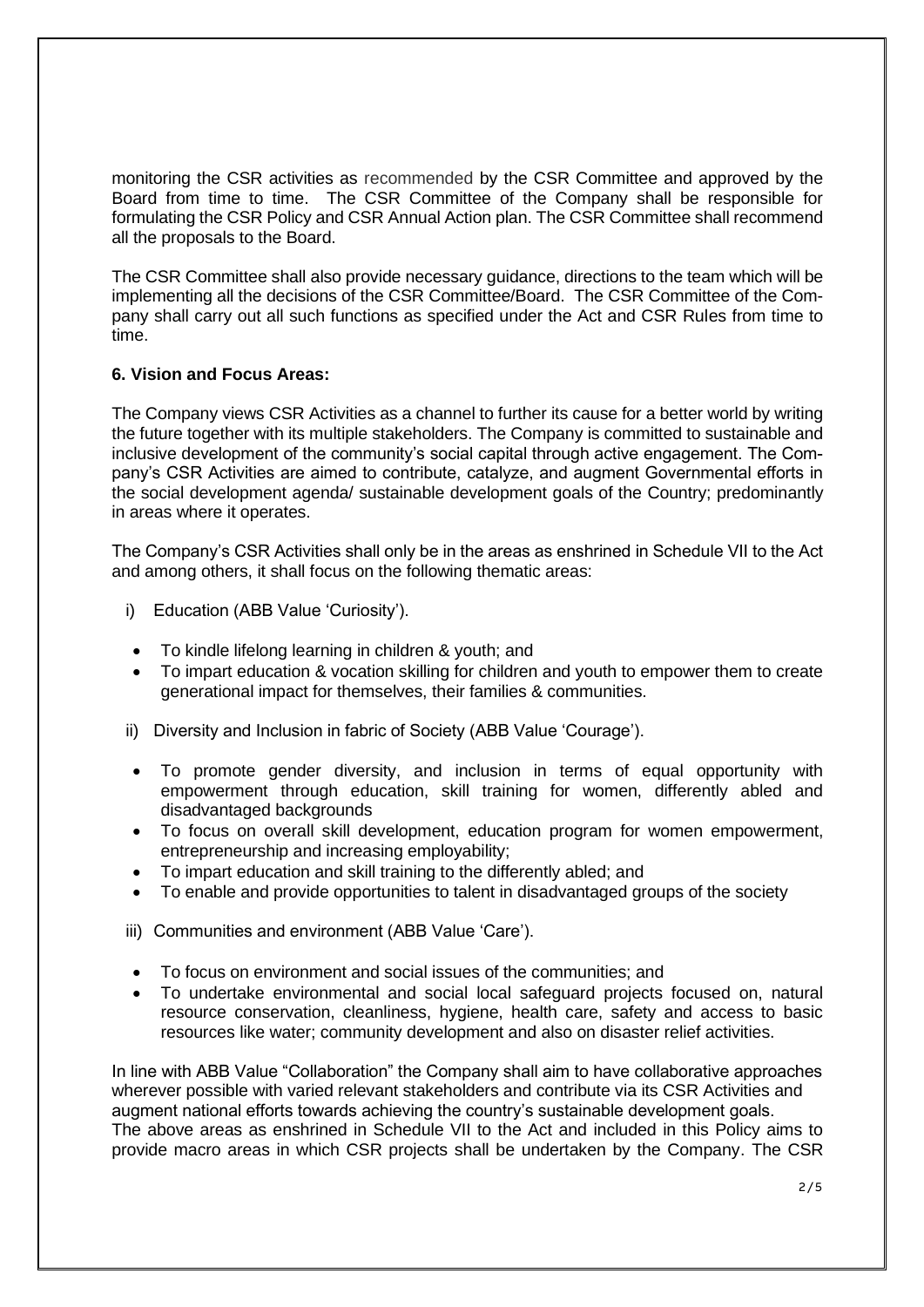Committee shall consider details of CSR Activities as elaborated in the Annual Action Plan for each financial year.

# **7. Location of CSR Projects / Activities:**

The Company's CSR Activities shall be carried out predominantly in the vicinity of the areas where it operates and also the geographical areas as may be determined by the Committee/Board, from time to time.

## **8. Selection of Projects and Annual Action Plan:**

CSR activities of the Company shall be in the areas as enshrined in Schedule VII of the Act and be chosen in line with the Company's CSR vision, focal areas and in line with any projects that the Board decides to undertake as approved by the CSR Committee of the Company; for ensuring efficient use of the Company's CSR funds.

The CSR Committee shall be responsible for formulating and recommending to the Board the CSR Policy and an Annual Action Plan, which shall include the following:

- list of CSR projects or programs that are approved to be undertaken in areas or subjects as specified in Schedule VII of the Act;
- the manner of execution of such projects or programs.
- the modalities of utilization of funds and implementation schedules for the projects or programs.
- monitoring and reporting mechanism for the projects or programs; and,
- details of need and impact assessment, if any, for the projects undertaken by the Company.

The Board of Directors of the Company are empowered to alter the Annual Action Plan at any time during the financial year, as per the recommendation of the CSR Committee, based on reasonable justification for such change.

## **9. CSR spending:**

In line with the Act, the Company shall contribute at least two percent (2%) of the average "Net Profits" made during the three (3) immediately preceding financial years specifically towards CSR Activities or any such amount (or) percentage as may be required under laws.

Any surplus arising out of the CSR Activities shall not be considered as a part of the business profits of the Company and shall be ploughed back for use in CSR Activities.

Unspent CSR amount, if any, shall be transferred to separate account or treated in such manner provided under CSR Rules from time to time.

The Company may spend up to five percent (5%) of the total CSR expenditure in one financial year on administrative expenses relating to the general management and administration of CSR functions in the Company.

Capital asset acquired or created by the Company through CSR Activities should be held by the beneficiaries of the said CSR project or a trust or a public authority for the benefits of all.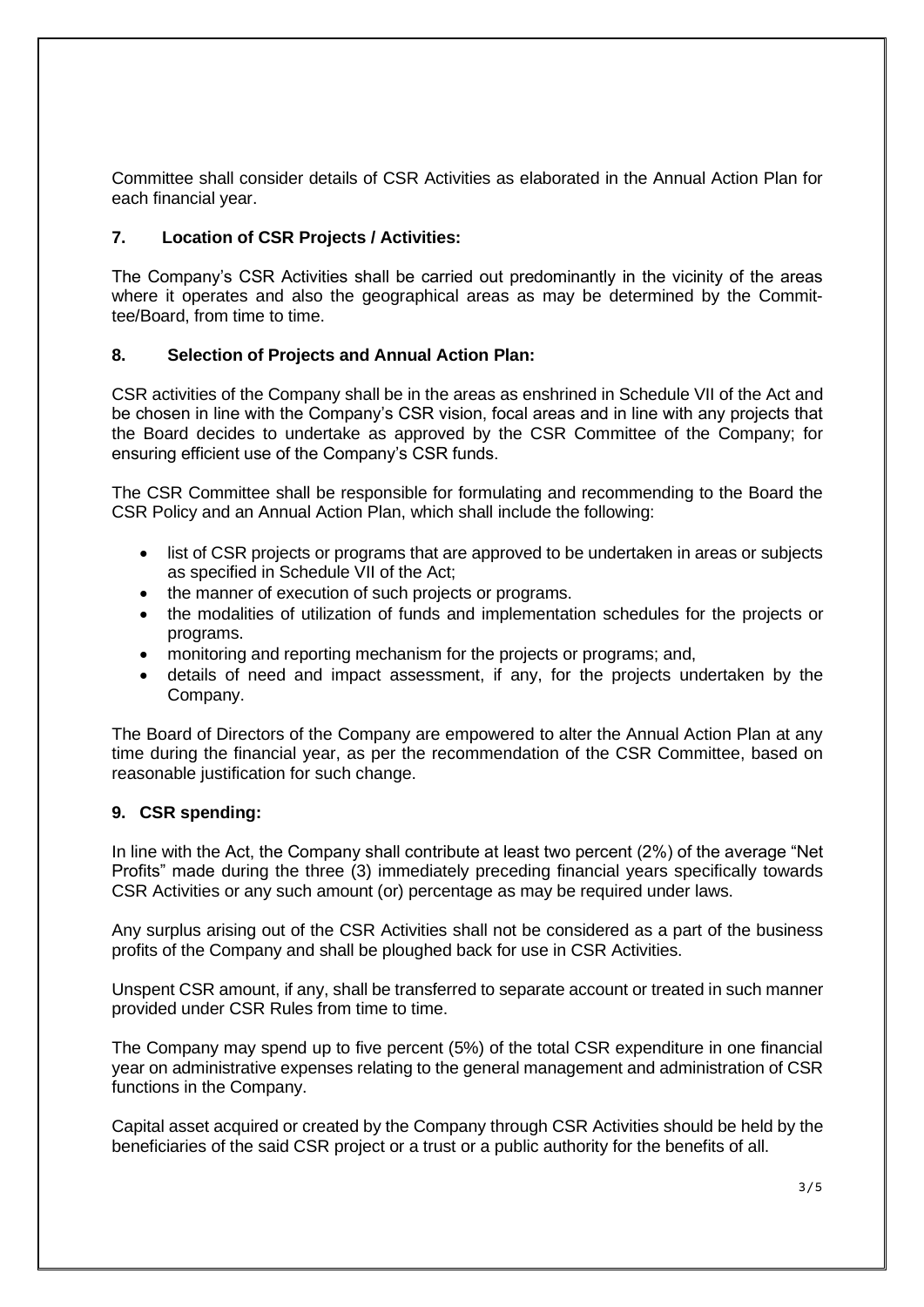All the expenditure relating to CSR shall be approved by the CSR Committee. The Chief Financial Officer or the person responsible for financial management of CSR Funds, shall monitor the utilization of funds for the purposes set forth and certify to this effect.

## **10. Implementation:**

On approval of the proposed CSR Activities by the CSR Committee/Board, the Company shall carry out due diligence on the implementing/partnering agency, post which the Company/ Trust established by the Company, as the case may be, shall enter into an Memorandum of Understanding (MoU)/appropriate Agreement, for implementation of such CSR Activities.

CSR Activities shall be implemented either directly by the Company and/or through the Trust established by the Company and/or through other implementing Agency, as specified under CSR Rules from time to time.

The Company can also partner with local governance bodies, such as Gram Panchayats, Civic Bodies, Municipality to directly undertake approved CSR Activities with the help and support of these bodies.

The Company may engage International Organizations as defined in the CSR Rules for designing, monitoring, and evaluation of CSR Projects as well as capacity building of its personnel.

The Company may also collaborate with other companies to undertake CSR projects, provided the CSR Committees of the respective companies are able to report separately on such projects.

#### **11. Monitoring:**

The Company and Trust established by the Company shall assist the CSR Committee in identifying the areas of CSR activities, programs and execution of initiatives as per defined guidelines, in implementing CSR activities directly or through identified eligible beneficiaries /partners, shall collaborate with stakeholders to monitor the status of each project and shall also assist the Board and the CSR Committee in reporting the progress of deployed initiatives and in making appropriate disclosures on a periodic basis.

#### **12. Impact Assessment:**

For large value project/s of the Company, that has an outlay of such amount, as may specified under the CSR Rules from time to time, the Company shall conduct an impact assessment of the project/s through an independent agency and place a report for consideration of the Board. A summary of impact assessment outcome shall be disclosed in the Board's Report.

#### **13. Information Dissemination:**

The composition of the CSR Committee, CSR Policy and CSR Activities undertaken by the Company shall be disseminated on website for public access and shall be published in the Annual Report of the company in the format prescribed under the Act and CSR Rules.